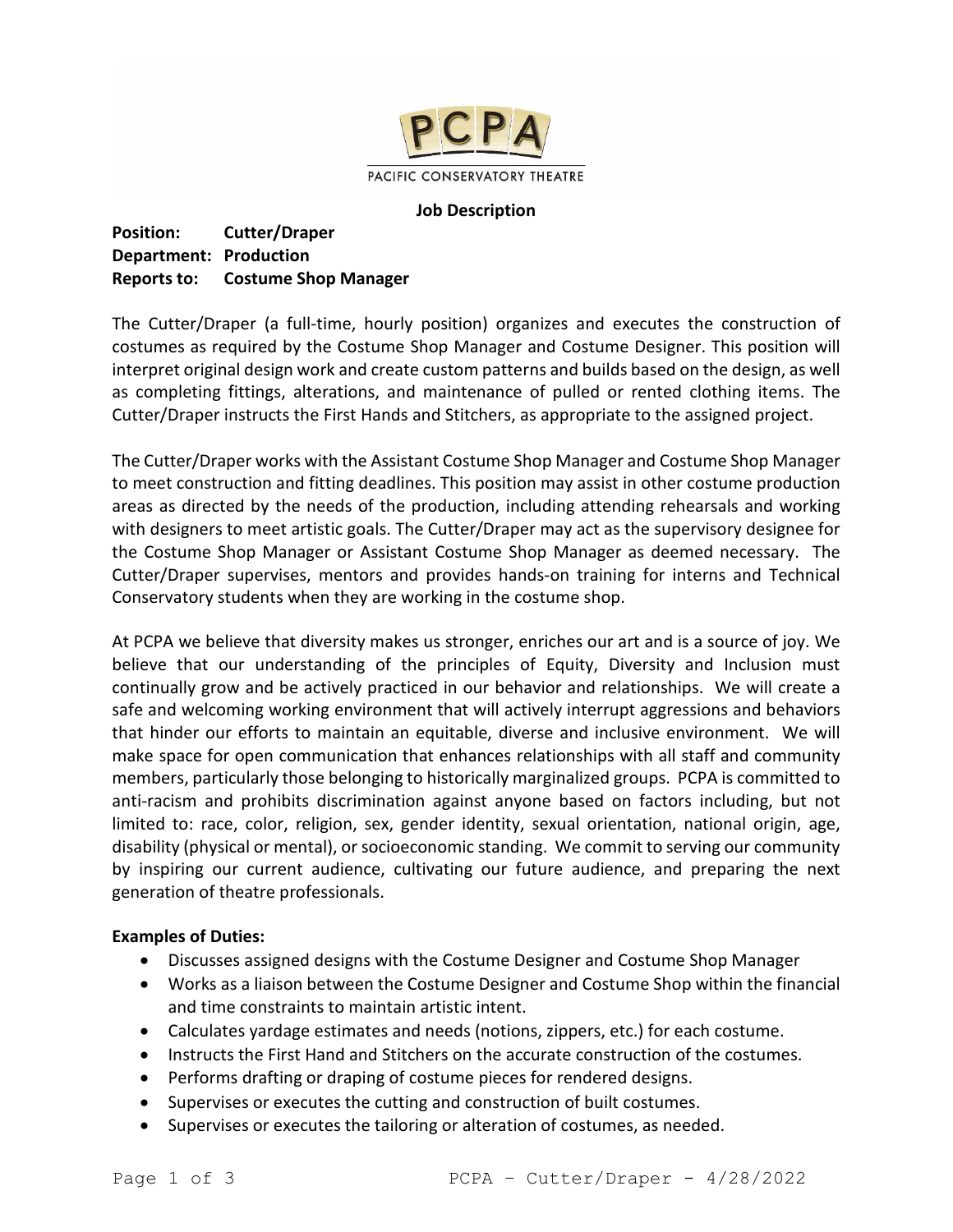- Supervises and/or attends fittings of constructed and/or pulled costumes.
- Oversees the finishing details for all builds and alterations.
- Assistsin the restocking or reorganization of costume warehouse and other storage areas.
- Works closely with the Costume Shop Manager in completing costumes by the scheduled deadlines.
- Attends work calls, dress rehearsals, and preview performances as needed by Costume Shop Manager to complete costume notes during the tech process.
- Assist in other shop areas, as needed.
- Supervises the Technical Conservatory students as well as Interns in costume lab hours.
- Attends all required costume shop, production staff, and all staff meetings.
- Cleans and maintains equipment.
- Stocks and monitors shop supplies.
- Maintains a safe and clean work/shop environment; helps maintain the security of PCPA/AHC.
- Promotes a commitment to anti-racism, Equity, Diversity, and Inclusion in all areas of PCPA.
- Attends required EDI, sexual harassment, anti-bias, anti-racist, and other Human Resource trainings and workshops.
- Works in a manner consistent with understanding and demonstrating inclusive behaviors; maintains a safe and welcoming work/shop environment, free from any aggressions; interrupts behaviors that hinder PCPA's equity, diversity and inclusion efforts.
- Disclaimer: This description reflects managements of essential functions, it does not proscribe or restrict the tasks that may be assigned.

# **Qualifications:**

- Working knowledge of all aspects of theatre production.
- Knowledge of textiles and costume history.
- Thorough understanding of the costume design and construction processes and all the related aspects of the overall theatre production process.
- Specialized training or experience with tailoring, altering, and original pattern creation.
- Strong organizational and budgeting skills.
- Ability to work productively under time pressures and meet deadlines.
- Excellent communication skills –written, oral, visual.
- Mature, positive, and enthusiastic attitude towards the goal of producing the highest quality work possible.
- Demonstrated experience evidencing commitment to anti-racism, equity, diversity, and inclusion.
- Demonstrates a special sensitivity and ability to work effectively with diverse company and community members - with respect to race, color, religion, sex, gender identity, sexual orientation, national origin, age, disability (physical or mental), or socioeconomic standing.
- Bachelor's Degree or a Certificate of completion from a suitable training program preferred, and 2-4 years experience in a similar position required.